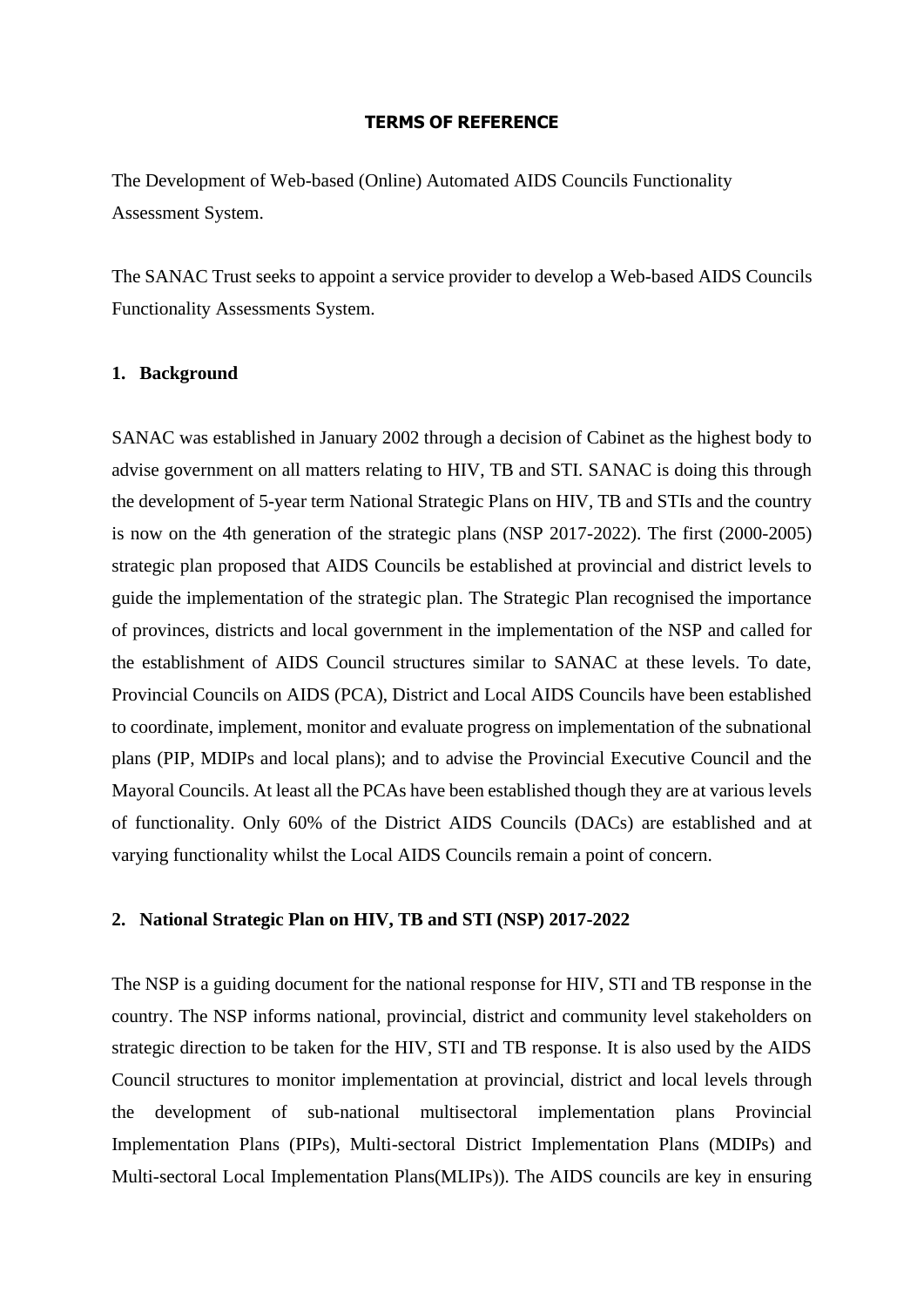coordination and monitoring implementation of the response. Success in the implementation of this mandate requires well-functioning AIDS Councils at all levels.

#### **3. Strengthening of the AIDS Councils**

The NSP recommends building the capacity of Provincial, District and Local AIDS Councils as they are SANAC structures that enable the implementation at the local levels of the NSP through PIPs and MDIPs. The District AIDS Councils in particular are well placed to ensure that system strengthening efforts, including multi-sectoral quality improvement and human resources strengthening, are occurring at facility and sub-district level as mandated by the NSP. These are supported by the SANAC Secretariat to perform this function effectively. SANAC has a responsibility for developing tools that will capacitate and strengthen the functionality of the Provincial, District and Local AIDS Councils. This role includes establishing and maintaining National PCA Secretariat Forum (PCA HoS) and a Provincial AIDS Councils Forum (Provincial Secretariats) to facilitate this process.

#### **4. Overview of the AIDS Councils Functionality Assessments.**

Since the NSP 2011-2016, SANAC Secretariat has been conducting functionality assessments of the AIDS Councils. This entails assessing the functionality of the Provincial Councils on AIDS and their cascades (District and Local AIDS Councils). The methodology used for the assessments entails conducting face to face interviews with heads of secretariats, civil society heads and representatives from other relevant stakeholders as well as the review of supporting documents where necessary to ascertain the extent to which the information provided could be a true reflection of the status of the respective councils. Findings from the assessments are consolidated into a functionality dashboard. This process of assessing AIDS Councils is manual and cumbersome, with lots of inconsistencies and is not sustainable.

SANAC Trust therefore aims to build a solid and reliable online and automated functionality assessment system that can produce regular (quarterly) functionality dashboards. We are seeking the services of a provider to develop an online Automated AIDS Councils Functionality Assessment System able to generate consolidated quarterly AIDS Councils functionality Dashboards.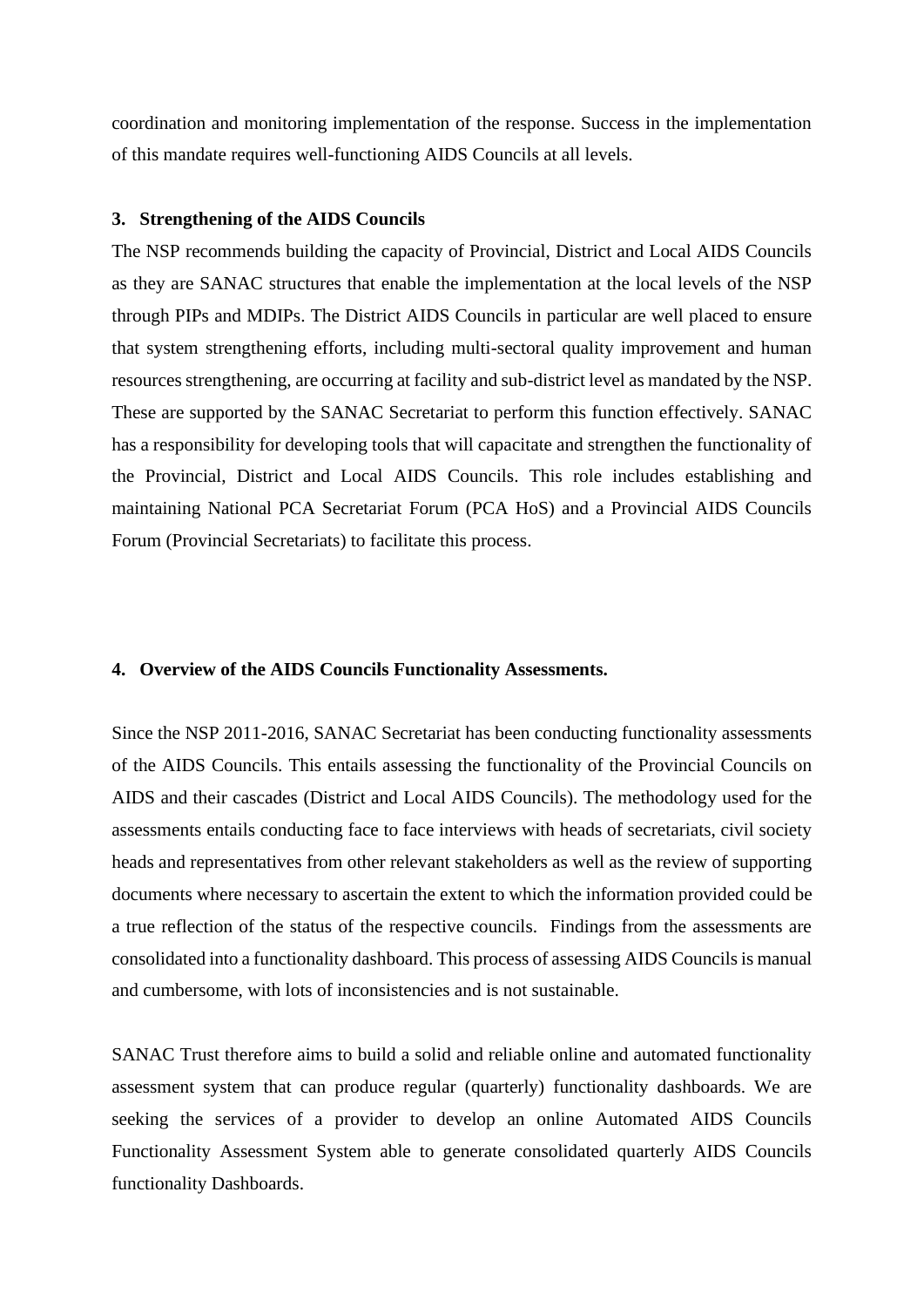#### **5. SCOPE OF WORK**

The service provider will be expected to develop a Web Based (Online) Automated Functionality Assessment System which will cover the following scope of work:

- Review all existing functionality assessment tools and dashboards,
- Develop a thoroughly consulted and comprehensive functionality criteria for the AIDS Councils starting with SANAC, PCAs, DACs and LACs.
- Planning and development of the web-based (online) automated functionality assessment tool and dashboard for AIDS Councils at all levels (National, Provincial, District/Metro and Local) and ensure that the dashboard is fully opensource.
- Linking the development of the web-based (online) automated functionality assessment system to the National Framework for AIDS Councils Strengthening,
- Ensure that the system includes a feature to upload supporting documents for verification,
- Ensure that the system is linked to the NSP Accountability Scorecard to supplement functionality with Programme Performance,
- Develop operational guide for the system
- Conduct orientation training for the AIDS Councils on the system

## **6. Deliverables**

- 6.1 Inception report for the project,
- 6.2 Comprehensive report on the review of the existing functionality tools and dashboards,
- 6.3 Develop a comprehensive functionality assessment criterion for all the AIDS Councils,
- 6.4 Design, develop and deploy a web-based AIDS Councils functionality assessment tool/system taking into consideration the following:
	- 6.4.1 Consolidated AIDS Council Functionality dashboard to be based on the assessment tool developed,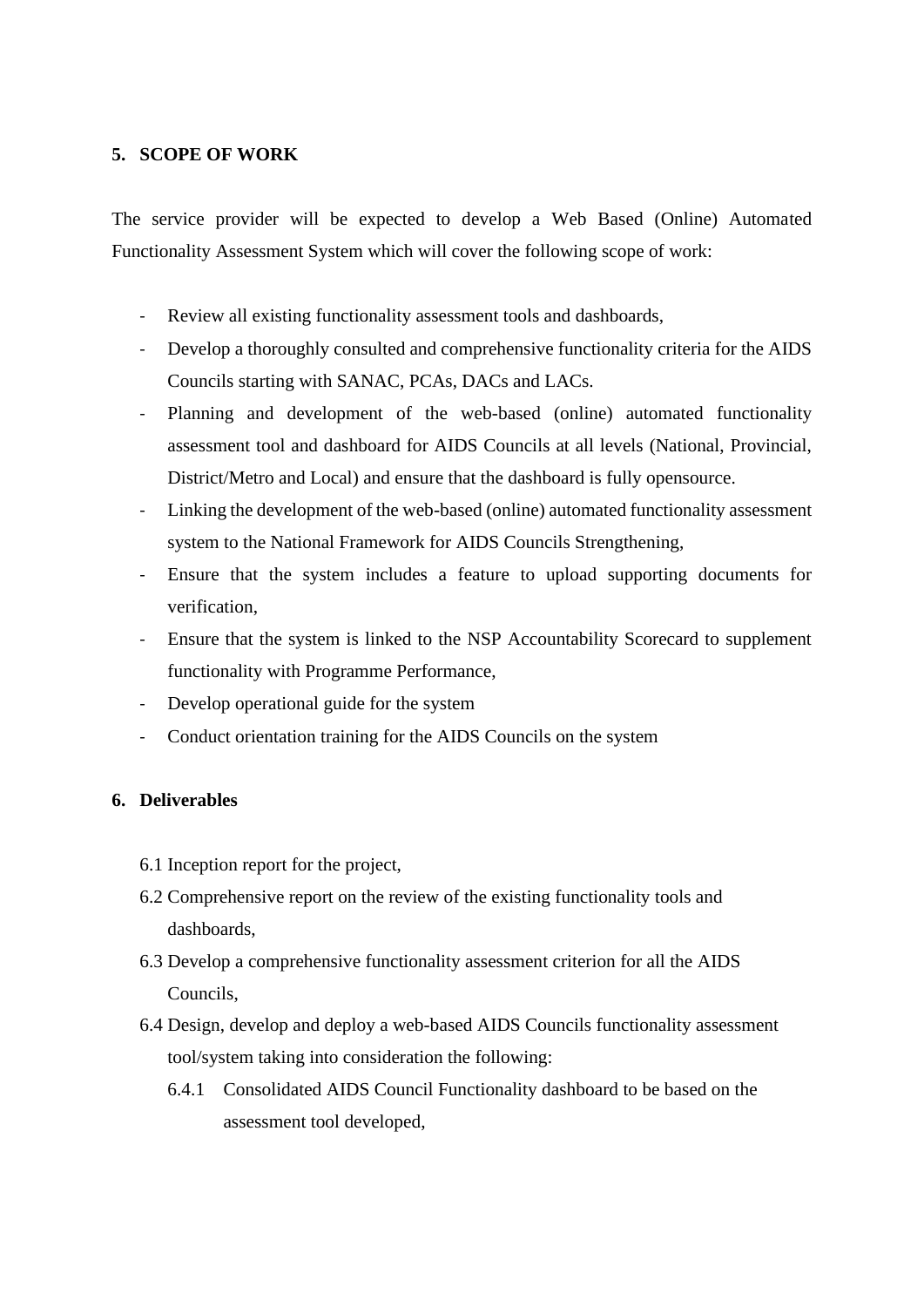- 6.4.2 Based on a self-assessment principle the system to be enabled for uploading verification documents for the assessment,
- 6.4.3 The functionality assessment Tool and dashboard to be web based and fully opensource,
- 6.4.4 The system to be able to generate recommendations for improvement activities,
- 6.4.5 On an annual basis the system to generate accountability progress reports in line with the NSP Accountability Framework and Scorecard.
- 6.5 Approved operational Guide for the system targeted at the end-users,
- 6.6 Comprehensive Training Manual for the End-user,
- 6.7 System orientation training plans and reports,
- 6.8 Closeout report for the projects including recommendations for maintenance of the system.

## **7. Special Conditions**

- 7.1 Upon completion of the Functionality Assessment System, SANAC to own all rights and titles to the system including source codes. The successful service provider to transfer all rights on the Functionality Assessment System and interest (including ownership of copyright) to SANAC Trust.
- 7.2 The Intellectual property for the Functionality Assessment system including system codes, all reports/documents (whether in hard or electronic formats) prepared by the consultants and or produced through the project is the sole intellectual property of the SANAC trust
- 7.3 All Reports, documentation and electronic information as may be developed or supplied remain the Sole property of the SNAC unless otherwise indicated.
- 7.4 No Materials (Including but not limited to the system, documents, drawings, report, budgets) may be transmitted or used for any other purpose other than the project at hand without the express written approval of the SANAC Trust.

#### **8. Qualifications and experience**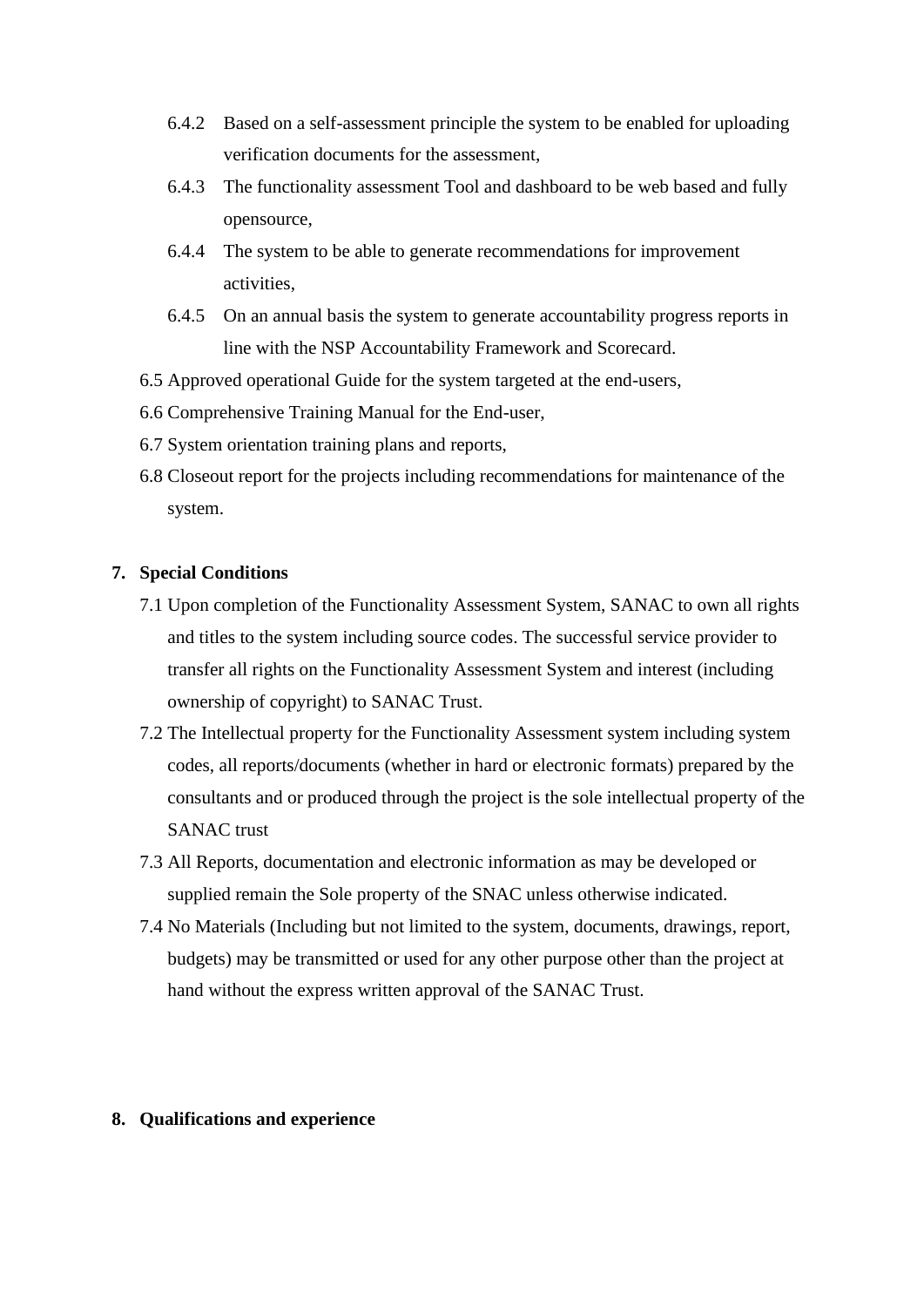8.1 The Successful service provider will be required to offer support on the functionality Assessment System to SANAC Trust for a period of three (3) Months after deployment of the functionality Assessment system. Support to include promptly Correcting any errors or inaccuracies in the functionality Assessment system created by the successful service provider, at no additional cost or expense to SANAC Trust except to the extend that such errors or inaccuracies were created by the successful service provider working under the direction of SANAC Trust.

## **9. Competencies, special skills and documentation requirements:**

SANAC Trust intends to contract a service provider or consultant with extensive experience that includes:

- Bachelor's Degree, (preferably Masters) in Computer Science, Information Technology, Software Engineering.
- At least 5 years post-qualification experience of which at least 3 years should have been in systems development and Project Management in Public Health sector,
- Public Health Information Systems will be an added advantage (design, maintenance and implementation).
- Experience in Business Analysis and System Design and Development for multisector sector accountability in the HIV, TB and STI and Public Health environments.
- Knowledge and/or understanding of the AIDS Response in South Africa including NSP andthe AIDS Councils (SANAC, PCAs, DACs, LACs} and their stakeholders
- Good understanding of local government processes including HIV, TB and STI response at the local government level,
- Proven experience in the area of Structural functionality assessments and Organisational Development.

**10. Competencies, special skills and documentation requirements:**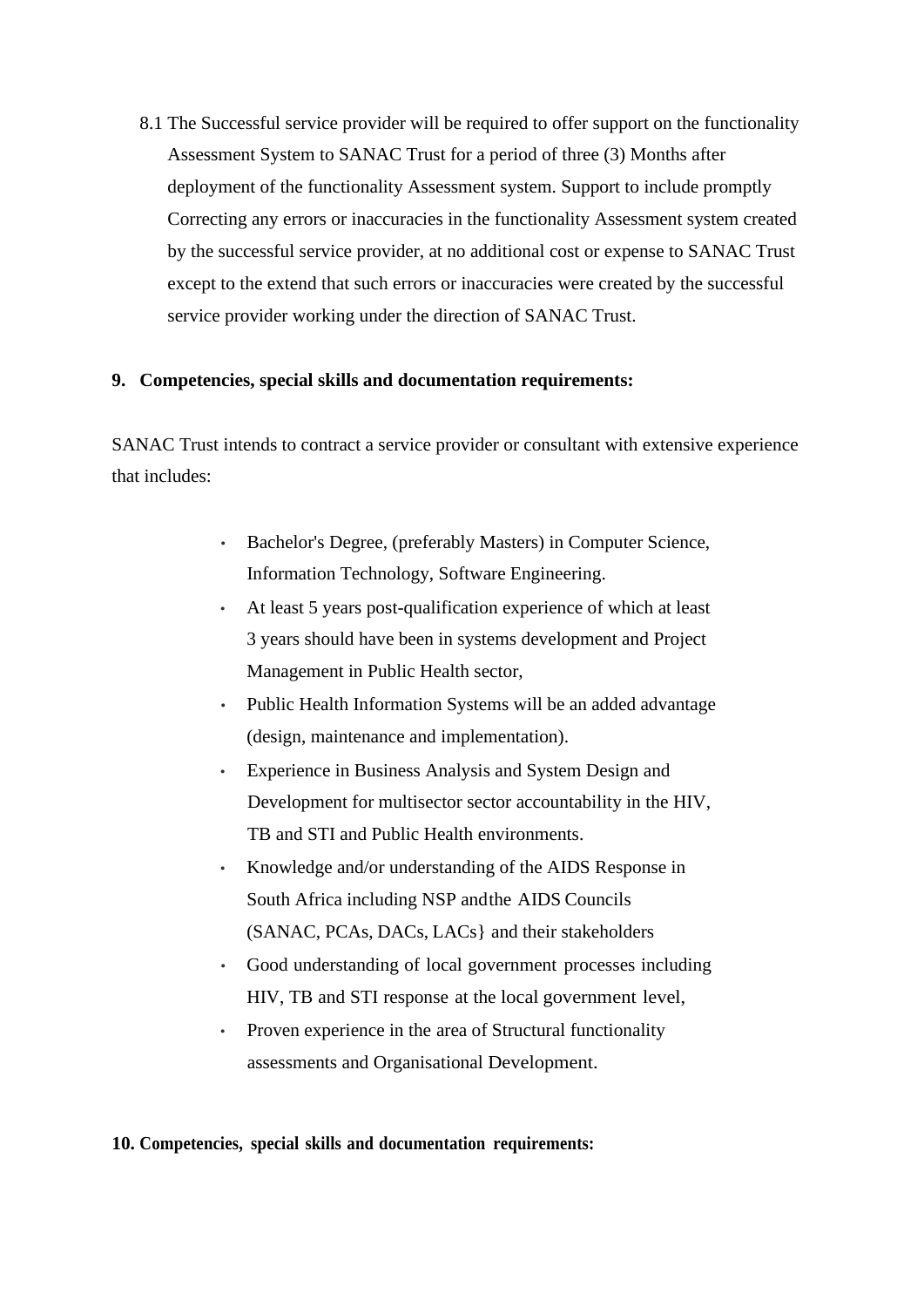- Strong inter-personal skills and proven ability to communicate and interact with high-levelofficials from government, NGOs, UN Agencies and private sector.
- Aptitude for policy, strategic planning, system development, and organizational skills, including results orientation.
- Solid editorial skills with demonstrated ability for logical and analytical thinking and writing.
- Excellent writing, presentation and communication skills.
- Business registration certificate if applying as a business,
- Ability to work under pressure.
- Valid tax clearance certificate
- Proof of BBBE compliance

## **11. Project Duration**

The proposed timeframe for the project is 90 days starting from the date of award.

## **12. Supervision and Coordination**

The consultant will be supervised by the SMC and SI Units at SANAC, which will work closely with the consultant to discuss the work and review drafts and the final product.

#### **13. Evaluation Criteria**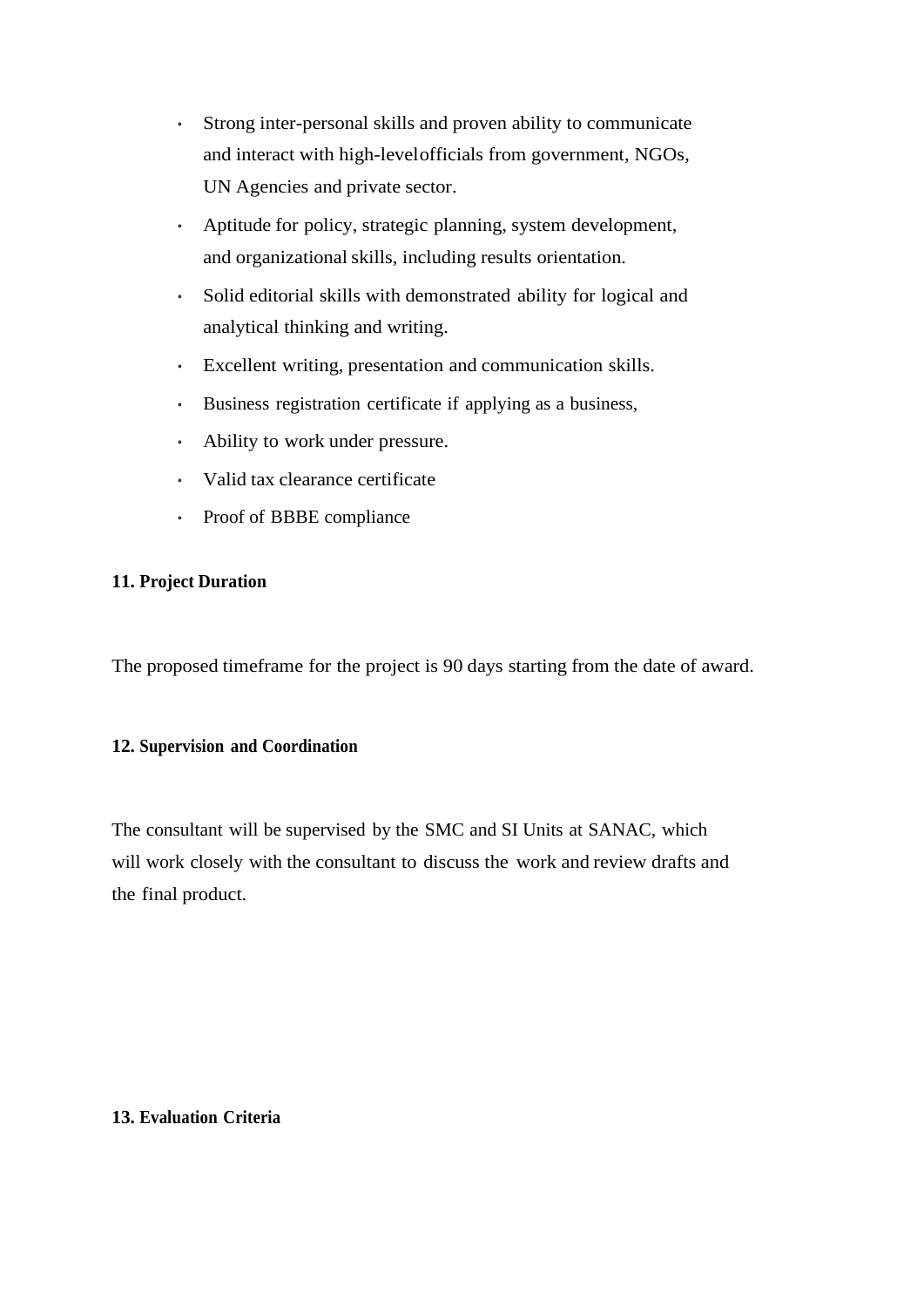i. The award of the contract will be made to the service provider whose proposal has been evaluated and determined as:

# **EVALUATION PROCESS AND CRITERIA**

- a) Below are the minimum technical specification criteria that bidders must satisfy for the provision of internal audit services to SANAC TRUST.
- b) Bidders are required to study the criteria carefully before responding to the RFP.
- c) Please note that the evaluation process will take place in two (2) stages Prequalification and Technical Evaluations.
- d) In addition to the verification of information provided by the bidders, SANAC TRUST may conduct a due diligence on any bidder at its own time and cost. This due diligence may include visiting the offices of team member's/business offices, interviewing the customer who provided references and interviewing the bidder itself on the conduct of its business activities.

The Functional Criteria that will be used to test the capability of Bidders are as follows:

# **Evaluation Stage1:**

In terms of National Treasury Instruction No.4A of 2016/2017 regarding the Central Supplier Database (CSD) all bidders must register on CSD to provide the following information to be verified through CSD:

- a) Business registration, including details of directorship and membership
- b) Bank Account holder information
- c) In the service of the state
- d) Tax Compliance Status
- e) Identity Number
- f) Tender Default and restriction status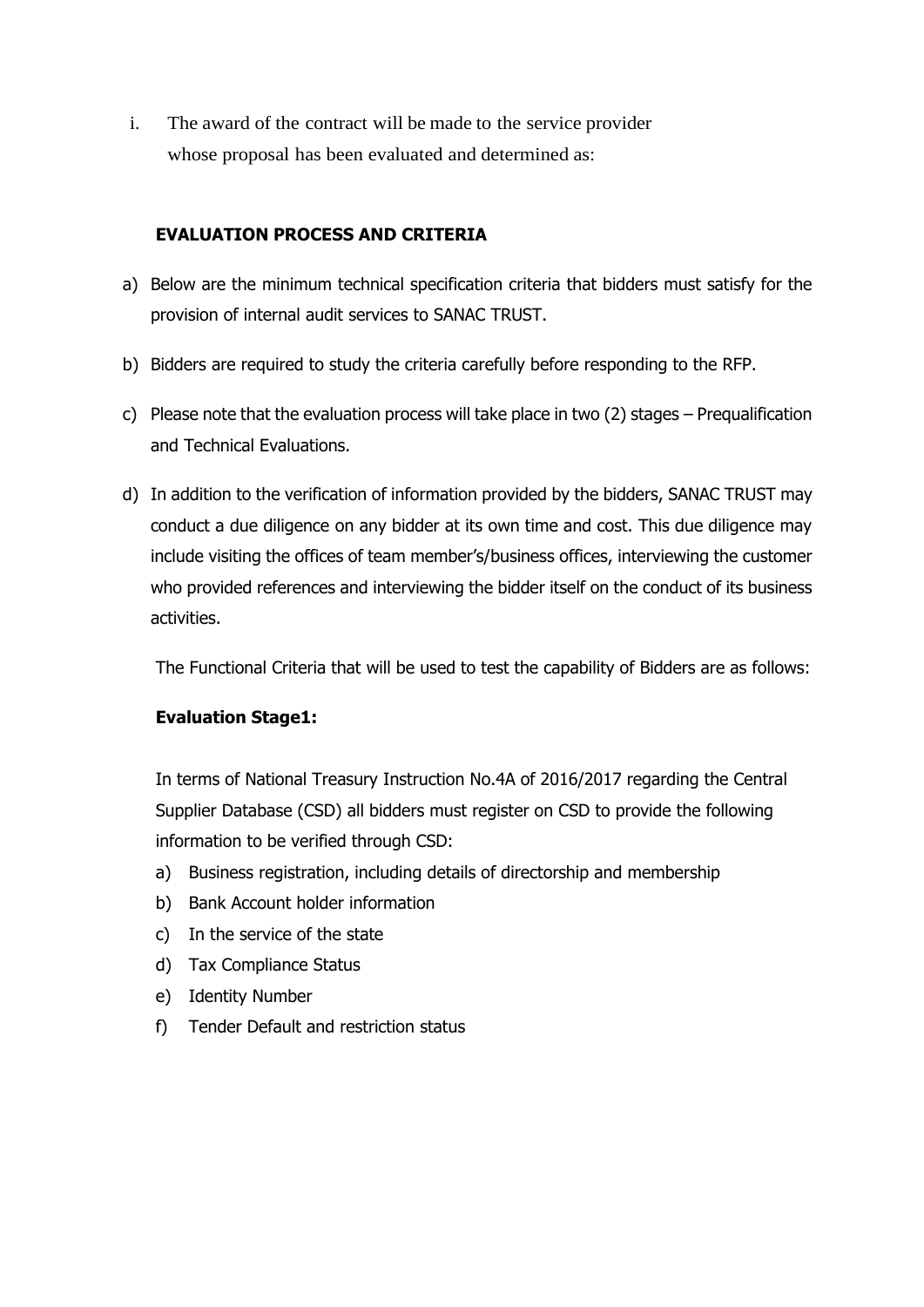# **Evaluations Stage 2: Technical Evaluation**

- a) Firstly, the proposals will be evaluated on functionality. An evaluation panel will allocate points (scale of  $1 - 5$ ) in respect of functionality according to the criteria set out on the functionality table.
- b) Bidders who obtained a minimum point of 70 out of 100 on functionality will be evaluated on Price & BEE (refer to SBD 6.1 for Adjudication process on Price & BEE)

Proposals will be evaluated on a scale of 1–5 in accordance with the criteria below:

- $1 =$  Very Poor
- $2 = Average$
- $3 = Good$
- 4 = Very Good
- 5= Excellent

# **Functional evaluation criteria – Written proposal**

# **ii. Criteria for Technical Evaluation will be evaluated as follows {100 points maximum)**

- a) Required 5 years of experience of undertaking similar, related projects and services Broken down as follows 3-6years; 6 points= 6-9years, 12 Points= 9-12 years, 12- 15points=12-15. {15points}
- b) Relevant qualifications and minimum of 5 years of relevant work experience of the project team {25 points)
- c) Sound technical proposal detailing their interpretation of the TOR, proposed methodology and work schedule submitted.  ${40 \text{ points}}$
- d) Minimum of 5 projects in the same project field with letters